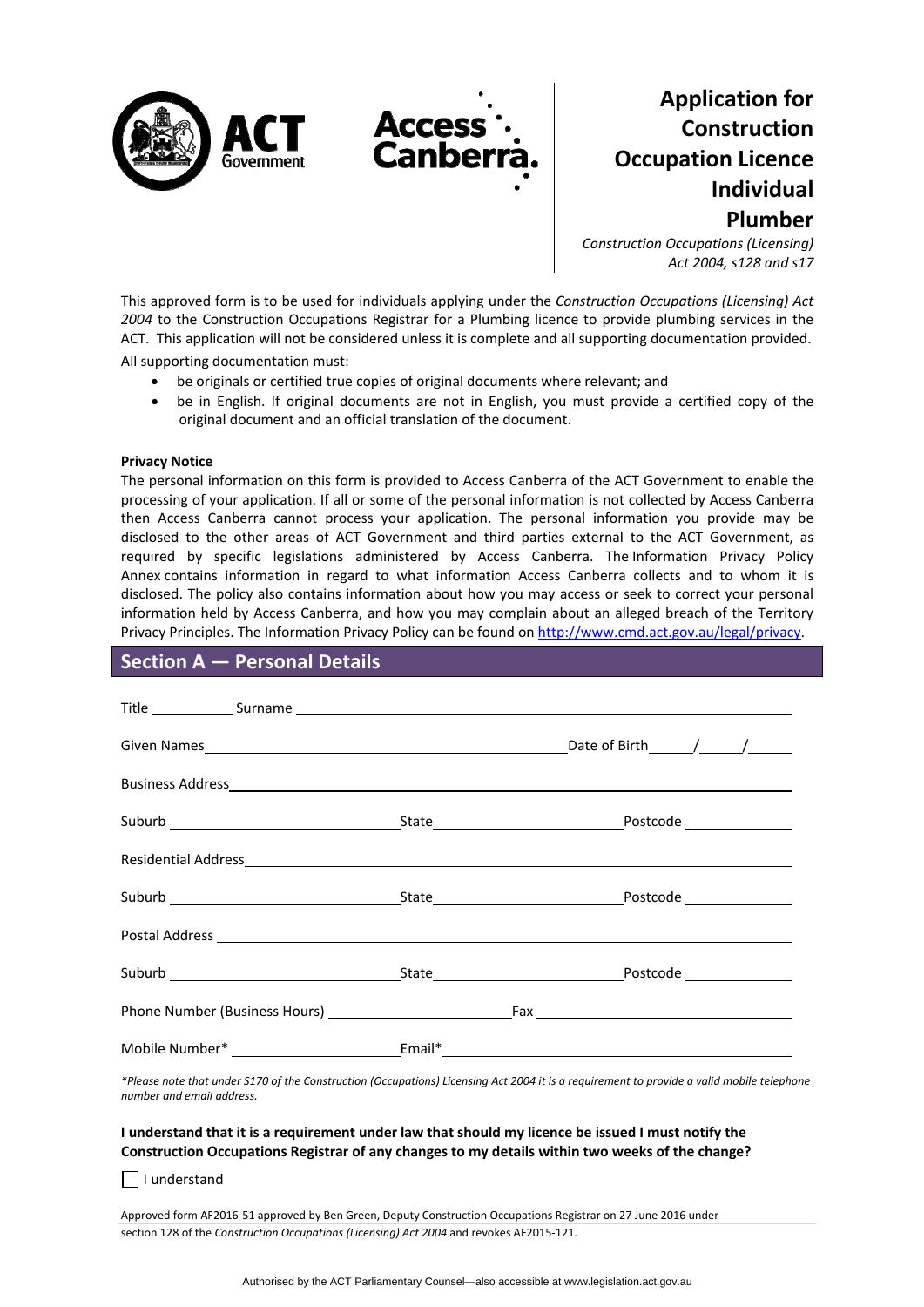### **Section B — Existing Plumber Licence**

#### **Have you previously held or do you currently hold an ACT Plumber licence?**

 $\Box$  Yes – licence number Expiry date

 $\Box$  No – proceed to Section C – Occupation class and functions.

#### If the licence expired within the last five years, do you wish to apply for the same licence again?

 $\Box$  Yes – proceed to Section F – Evidence of Financial Resources.

 $\Box$  No – proceed to Section C – Occupation class and functions.

### **Section C — Occupation class and functions**

A plumber is an entity that provides, has provided or proposes to provide a plumbing service. A plumbing service is the doing or supervision of sanitary plumbing work or water supply plumbing work.

#### **What class of plumbing licence are you applying for?**

| <b>Sanitary Plumber</b>             | -licence authorises sanitary plumbing work without supervision.                                                                                                                                                                                                                                                          |
|-------------------------------------|--------------------------------------------------------------------------------------------------------------------------------------------------------------------------------------------------------------------------------------------------------------------------------------------------------------------------|
| <b>Water Supply Plumber</b>         | - licence authorises water supply plumbing work including fire<br>sprinkler work for class 1 and 2 buildings in relation to pipework of<br>25mm diameter or less, but not including backflow prevention<br>device test work within the meaning of section 21 of Construction<br>Occupations (Licensing) Regulation 2004. |
| Journeyperson Plumber               | - licence authorises sanitary plumbing work under the supervision<br>of a licensee with sanitary plumbing licence.                                                                                                                                                                                                       |
| <b>Fire Sprinkler Fitter</b>        | - licence authorises fire sprinkler work and work on a fire hydrant<br>or fire hose connection point.                                                                                                                                                                                                                    |
| Journeyperson Fire Sprinkler Fitter | - licence authorises fire sprinkler work and work on a fire hydrant<br>or fire hose connection point, under the supervision of a licensee<br>with fire sprinkler fitter licence.                                                                                                                                         |

# **Section D — Evidence of qualifications/eligibility — Sanitary Plumber**

Complete this section only if you are applying for a Sanitary Plumber licence.

| <b>Qualification:</b> | provide evidence of completion, or partial completion, of one of the following<br>Certificate IV qualifications in Plumbing and Services issued within five (5) years<br>prior to making the application:                                                                                       |
|-----------------------|-------------------------------------------------------------------------------------------------------------------------------------------------------------------------------------------------------------------------------------------------------------------------------------------------|
|                       | CPC40912<br>CPC40911<br>CPC40909<br>CPC40908                                                                                                                                                                                                                                                    |
|                       | The Certificate IV, or partial Certificate IV, must include all the following units of<br>competency, or their superseded equivalent:                                                                                                                                                           |
|                       | CPCPWT4011B - Design and size heated and cold water services and systems<br>BSBSMB401A - Establish legal and risk management requirements of small<br><b>business</b><br>CPCCBC4012B - Read and interpret plans and specifications<br>CPCPCM4011A - Carry out work-based risk control processes |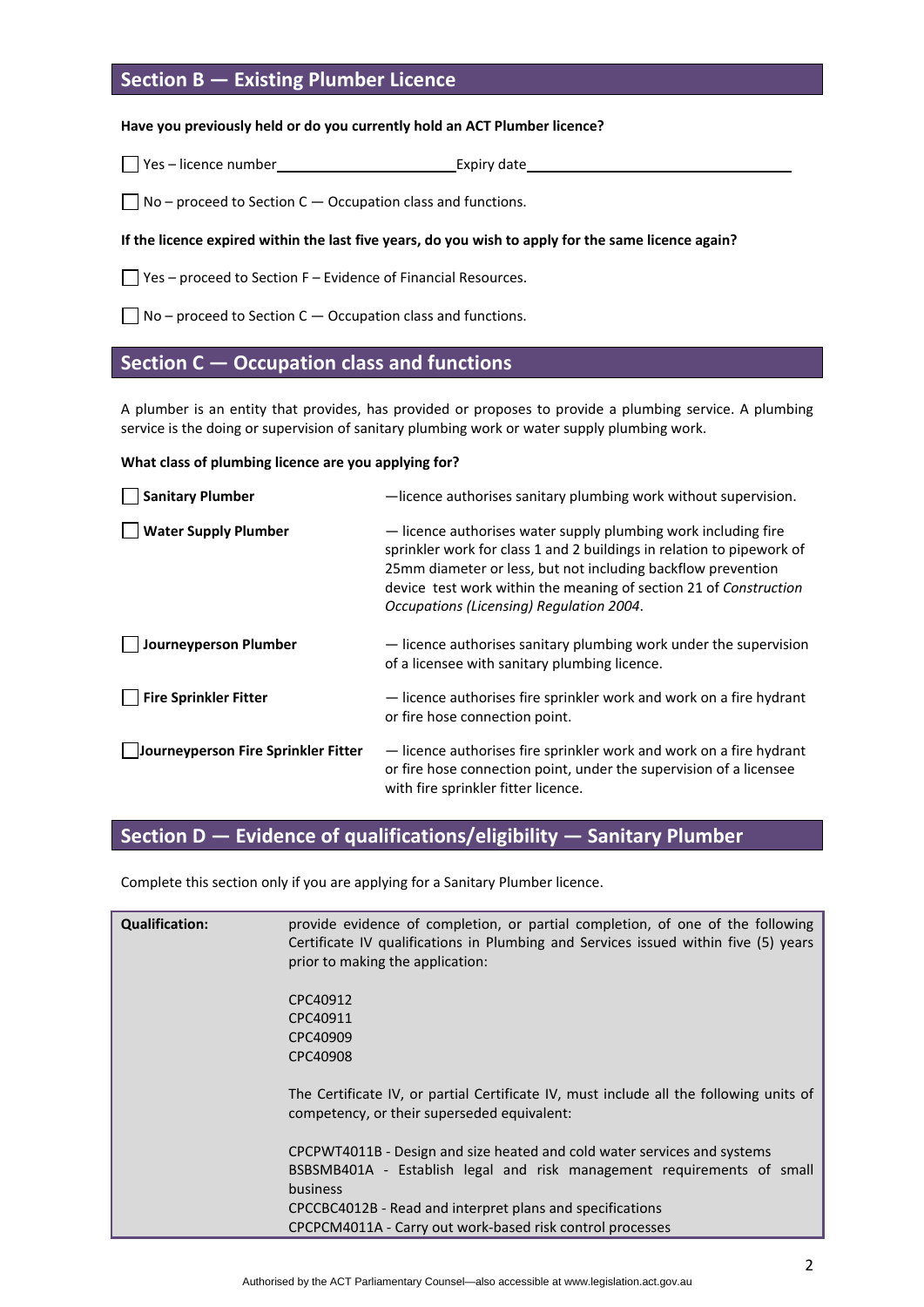|                                                                                                                                         | CPCPSN4011B - Design and size sanitary plumbing systems<br>CPCPCM4012A - Estimate and cost work                                                    |  |  |  |
|-----------------------------------------------------------------------------------------------------------------------------------------|----------------------------------------------------------------------------------------------------------------------------------------------------|--|--|--|
|                                                                                                                                         | $\sqrt{ }$ Yes $-$ please attach a certified copy of the qualification or units of competency.                                                     |  |  |  |
|                                                                                                                                         | $\sqrt{ }$ No $-$ please note that you may not be eligible for a licence.                                                                          |  |  |  |
| <b>Requirement:</b>                                                                                                                     | currently holds, or has held within 12 months prior to application, a Journeyperson<br>Plumber licence for over 12 months.                         |  |  |  |
|                                                                                                                                         | Yes - please attach a photocopy of the licence.                                                                                                    |  |  |  |
|                                                                                                                                         | No - please note that you may not be eligible for a licence.                                                                                       |  |  |  |
| <b>Experience:</b>                                                                                                                      | 12 months full-time experience in plumbing work while licensed as a<br>Journeyperson Plumber under the supervision of a licensed Sanitary Plumber. |  |  |  |
| $\Box$ Yes $-$ please provide details of the supervisor below and attach a copy of the reference from the licensed<br>Sanitary Plumber. |                                                                                                                                                    |  |  |  |
| No - please note that you may not be eligible for a licence.                                                                            |                                                                                                                                                    |  |  |  |
|                                                                                                                                         | Supervisor (Licensee) Name et al. 2010 and 2010 and 2010 and 2010 and 2010 and 2010 and 2010 and 201                                               |  |  |  |
|                                                                                                                                         | Section D - Evidence of qualifications/eligibility - Water Supply Plumber                                                                          |  |  |  |
| Complete this section only if you are applying for a Water Supply Plumber licence.                                                      |                                                                                                                                                    |  |  |  |
| Oualification:                                                                                                                          | provide evidence of completion or partial completion of one of the following                                                                       |  |  |  |

| <b>Qualification:</b> | provide evidence of completion, or partial completion, of one of the following<br>Certificate IV qualifications in Plumbing and Services issued within five (5) years<br>prior to making the application:                                                                                                                        |
|-----------------------|----------------------------------------------------------------------------------------------------------------------------------------------------------------------------------------------------------------------------------------------------------------------------------------------------------------------------------|
|                       | CPC40912<br>CPC40911<br>CPC40909<br>CPC40908                                                                                                                                                                                                                                                                                     |
|                       | the Certificate IV in Plumbing and Services, or partial Certificate IV in Plumbing and<br>Services, must include all the following units of competency, or the superseded<br>equivalent:                                                                                                                                         |
|                       | CPCPWT4011B - Design and size heated and cold water services and systems<br>BSBSMB401A - Establish legal and risk management requirements of small<br>business<br>CPCCBC4012B - Read and interpret plans and specifications<br>CPCPCM4011A - Carry out work-based risk control processes<br>CPCPCM4012A - Estimate and cost work |

 $\Box$  Yes  $-$  please attach a certified copy of the qualification or units of competency.

 $\Box$  No  $-$  please note that you may not be eligible for a licence.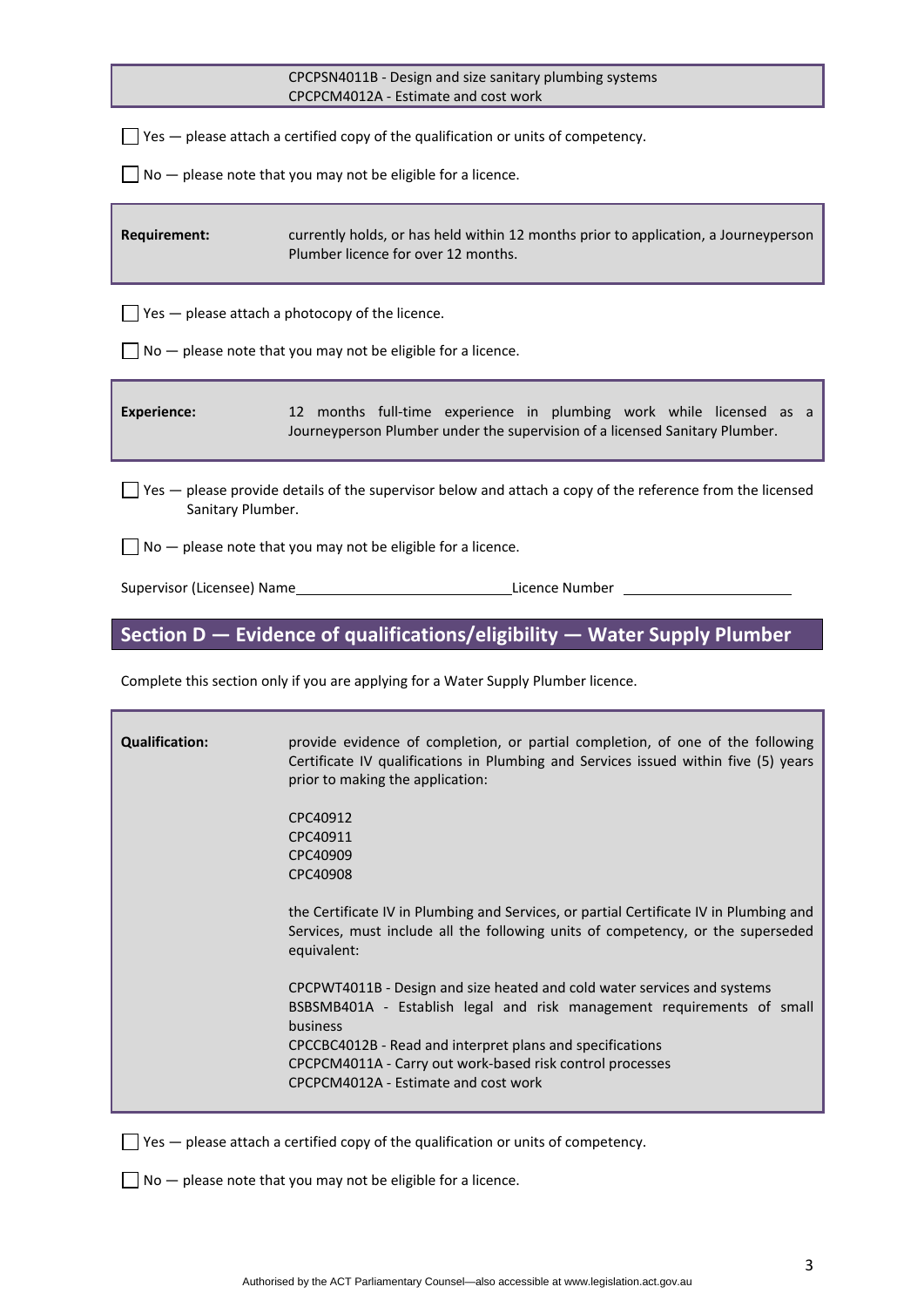**Requirement:** currently holds, or has held within 12 months prior to application, a Journeyperson Plumbers licence for over 12 months.

 $\Box$  Yes  $-$  please attach a photocopy of the licence.

 $\Box$  No  $-$  please note that you may not be eligible for a licence.

**Experience:** 12 months full-time experience in water services and general plumbing work while licensed as a Journeyperson Plumber under the supervision of a licensed Sanitary or Water Supply Plumber.

 $\Box$  Yes — please provide details of the supervisor below and attach a copy of the reference from the licensed Sanitary or Water Supply Plumber.

 $\Box$  No  $-$  please note that you may not be eligible for a licence.

Supervisor (Licensee) Name **Base Constants Constants Constants Constants Constants Constants Constants Constants Constants Constants Constants Constants Constants Constants Constants Constants Constants Constants Constants** 

### **Section D — Evidence of qualifications/eligibility —Journeyperson Plumber**

Complete this section only if you are applying for a Journeyperson Plumber.

**Qualification:** provide evidence of completion of one of the following Certificate III qualifications in Plumbing issued within five (5) years prior to making the application: BCP30103 CPC32408 CPC32411 CPC32412 CPC32413 and the Water Stream, Sanitary Stream and Roofing Stream were completed to attain this qualification.

 $\Box$  Yes  $-$  please attach a certified copy of the qualification including transcripts.

 $\Box$  No  $-$  please note that you may not be eligible for a licence.

### **Section D — Evidence of qualifications/eligibility — Fire Sprinkler Fitter**

Complete this section only if you are applying for a Fire Sprinkler Fitter licence.

| <b>Qualification:</b> | provide evidence of completion of the following units of competency from the<br>Certificate IV in Plumbing and Services CPC40912 issued within five (5) years prior<br>to making the application:                                                                                                                                |
|-----------------------|----------------------------------------------------------------------------------------------------------------------------------------------------------------------------------------------------------------------------------------------------------------------------------------------------------------------------------|
|                       | CPCPWT4011B - Design and size heated and cold water services and systems<br>CPCCBC4012B - Read and interpret plans and specifications<br>CPCPCM4011A - Carry out work based risk control processes<br>CPCPCM4012A – Estimate and cost work<br>BSBSMB401A - Establish legal and risk management requirements of small<br>business |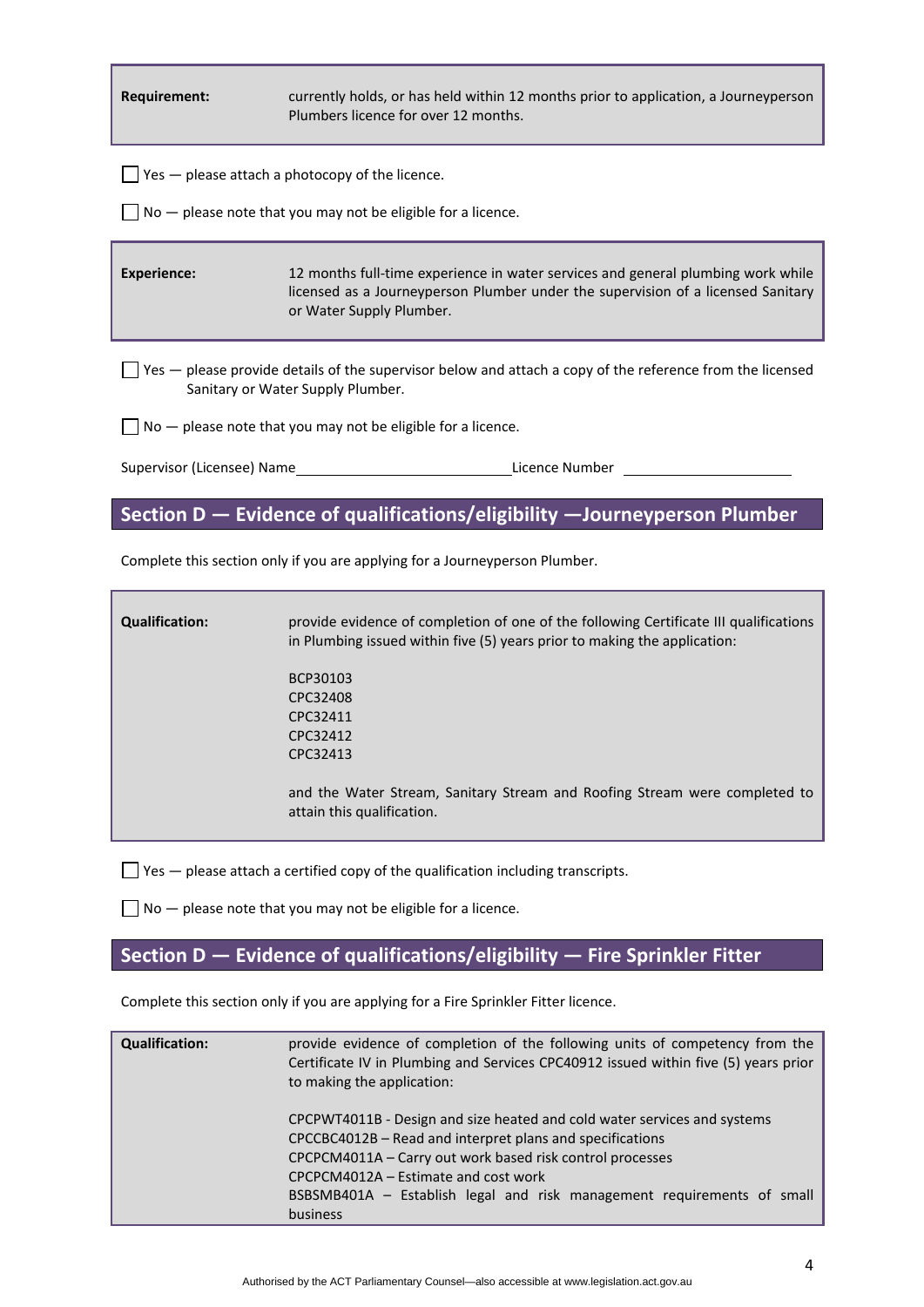| $\Box$ Yes — please attach certified copies. $\Box$ No — please note that you may not be eligible for a licence. |  |  |  |  |
|------------------------------------------------------------------------------------------------------------------|--|--|--|--|
|------------------------------------------------------------------------------------------------------------------|--|--|--|--|

**Requirement:** currently holds, or has held within 12 months prior to application, a Journeyperson Plumbers licence for over 12 months.

 $\Box$  Yes  $-$  please attach a photocopy of the licence.

 $\Box$  No  $-$  please note that you may not be eligible for a licence.

**Experience:** 12 months full-time experience in fire sprinkler fitting while licensed as a Journeyperson Fire Sprinkler Fitter under the supervision of a licensed Fire Sprinkler Fitter.

 $\Box$  Yes  $-$  please provide details of the supervisor below and attach a copy of the reference from the licensed Fire Sprinkler Fitter.

 $\Box$  No  $-$  please note that you may not be eligible for a licence.

Supervisor (Licensee) Name **Base Community Community** Licence Number

**Section D — Evidence of qualifications/eligibility — Journeyperson Fire Sprinkler Fitter**

Complete this section only if you are applying for a Journeyperson Fire Sprinkler Fitter licence.

**Qualification:** provide evidence of successful completion of, or completion of an apprenticeship that includes, a Certificate III in Fire Protection CPC32813 issued within five (5) years prior to making the application.

 $\Box$  Yes — please attach a certified copy.  $\Box$  No — please note that you may not be eligible for a licence.

### **Section E – Endorsement**

The Construction Occupations Registrar may endorse a licence holder (in addition to what the scope of licence already authorises) if satisfied that licensee can safely and competently perform the additional works.

<u> 1989 - Johann Barbara, martxa alemaniar argametra (h. 1989).</u> <u> 1989 - Johann Stoff, deutscher Stoffen und der Stoffen und der Stoffen und der Stoffen und der Stoffen und der</u>

<u> 1989 - Johann Stoff, amerikansk politiker (d. 1989)</u>

Please indicate what you wish to be endorsed for:

\*Please note that additional information may be required for endorsements to undertake specialist building work at the discretion of the *Construction Occupations Registrar. You will be notified if additional information is required.* 

**Do you have additional qualifications or training relevant to each endorsement above?**

 $\Box$  Yes – please attach evidence of any additional qualifications/training  $\Box$  No

The Construction Occupations Registrar will take into consideration any demerit activity or disciplinary action recorded against the applicant under the *Construction Occupations (Licensing) Act 2004.*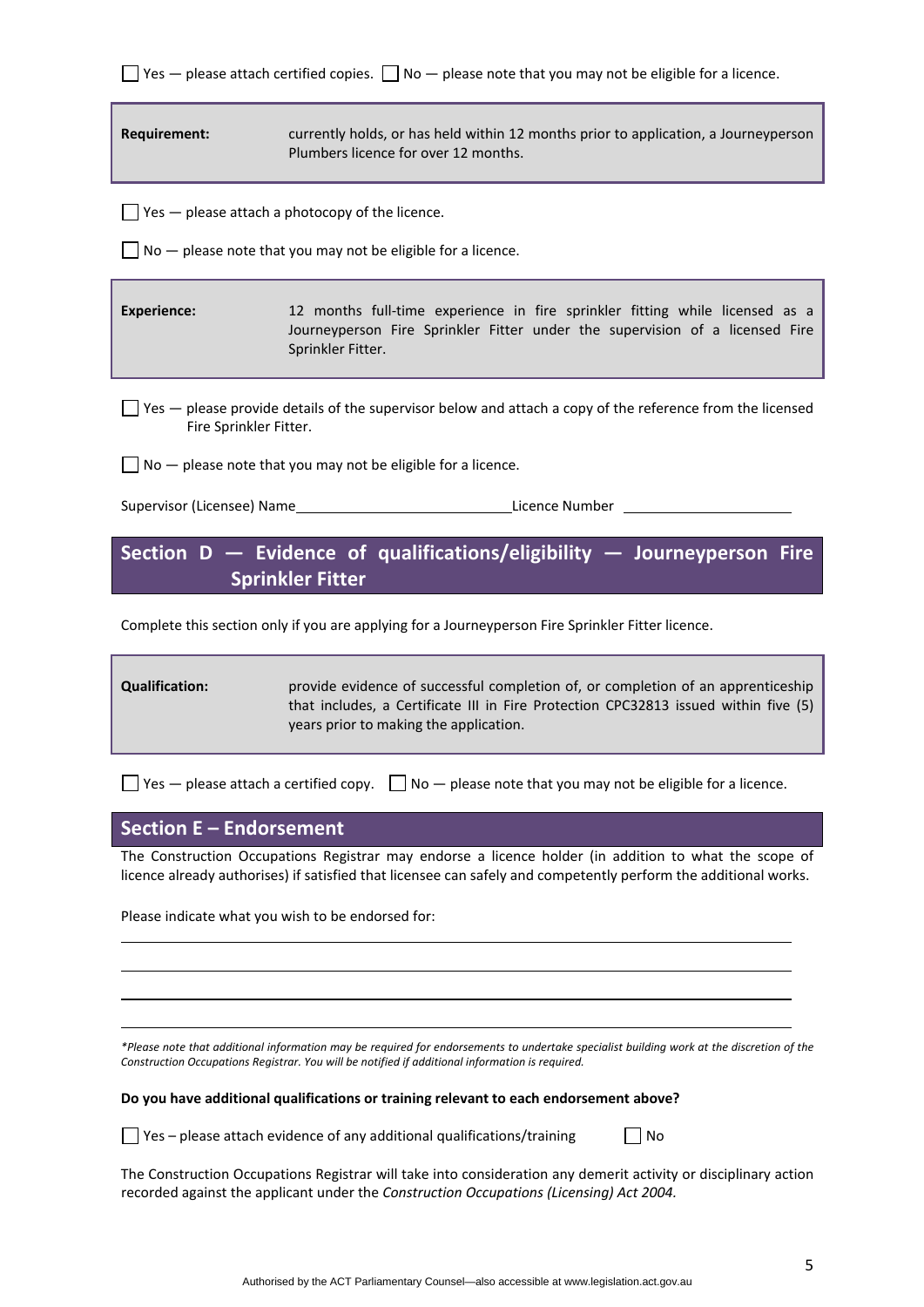### **Section F — Evidence of Financial Resources**

Evidence of financial resources is required to help demonstrate your ability to fulfil contractual obligations when providing construction services. Failure to provide information below may result in your licence being refused.

#### **Do you have access to financial resources adequate to complete works performed under the licence applied for?**

 $\Box$  Yes – please skip the next question

 $\Box$  No – complete next question

#### If 'No' to the above, do you wish to only operate as an employee under the licence applied for?

- $\Box$  Yes I understand a condition may be imposed on the licence if issued
- $\Box$  No  $\Box$  if you do not wish to have a licence restricted to employee only, then you must ensure you have financial resources as requested above or you may be ineligible for a licence.

**Are you currently, or previously have been, deemed bankrupt or personally insolvent?** 

 $\Box$  Yes – please attach details and official documentation of bankruptcy/insolvency  $\Box$  No

I understand that it is a requirement under law that should my licence be issued, I must notify the **Construction Occupations Registrar should I become bankrupt or personally insolvent.** 

 $\Box$  I have read and understand the above statement.

### **Section G — Licence History Declarations**

| 1.                                                                                                                                                                                               | Have you previously held a Plumber licence elsewhere in Australia or overseas?                      |           |  |  |  |  |
|--------------------------------------------------------------------------------------------------------------------------------------------------------------------------------------------------|-----------------------------------------------------------------------------------------------------|-----------|--|--|--|--|
|                                                                                                                                                                                                  | Yes - provide details below of most recent licence/s (attach an additional page if required)<br>No. |           |  |  |  |  |
|                                                                                                                                                                                                  |                                                                                                     |           |  |  |  |  |
| 2.                                                                                                                                                                                               | Is your licence as a Plumber, in Australia or overseas, currently suspended or cancelled?           |           |  |  |  |  |
|                                                                                                                                                                                                  | Yes - you must attach details                                                                       | No        |  |  |  |  |
| З.                                                                                                                                                                                               | Have you previously had a Plumber licence cancelled, refused or suspended in Australia or overseas? |           |  |  |  |  |
|                                                                                                                                                                                                  | $\Box$ Yes $-$ you must provide comprehensive details in an attachment to this application          | l No      |  |  |  |  |
| I understand that I must notify the Construction Occupations Registrar if my Plumber licence is<br>4.<br>cancelled, refused or suspended in Australia or overseas.                               |                                                                                                     |           |  |  |  |  |
|                                                                                                                                                                                                  | I have read and understand the above statement.                                                     |           |  |  |  |  |
| Has your Plumber licence ever been subject to conditions, undertakings, limitations or restrictions in<br>5.<br><b>Australia or overseas?</b>                                                    |                                                                                                     |           |  |  |  |  |
|                                                                                                                                                                                                  | Yes - you must provide comprehensive details in an attachment to this application                   | <b>No</b> |  |  |  |  |
| Are you disqualified under the Construction Occupations (Licensing) Act 2004, or a corresponding<br>6.<br>prior Act, from applying for licence, or being licensed, in a construction occupation? |                                                                                                     |           |  |  |  |  |

 $\Box$  Yes – you must provide comprehensive details in an attachment to this application  $\Box$  No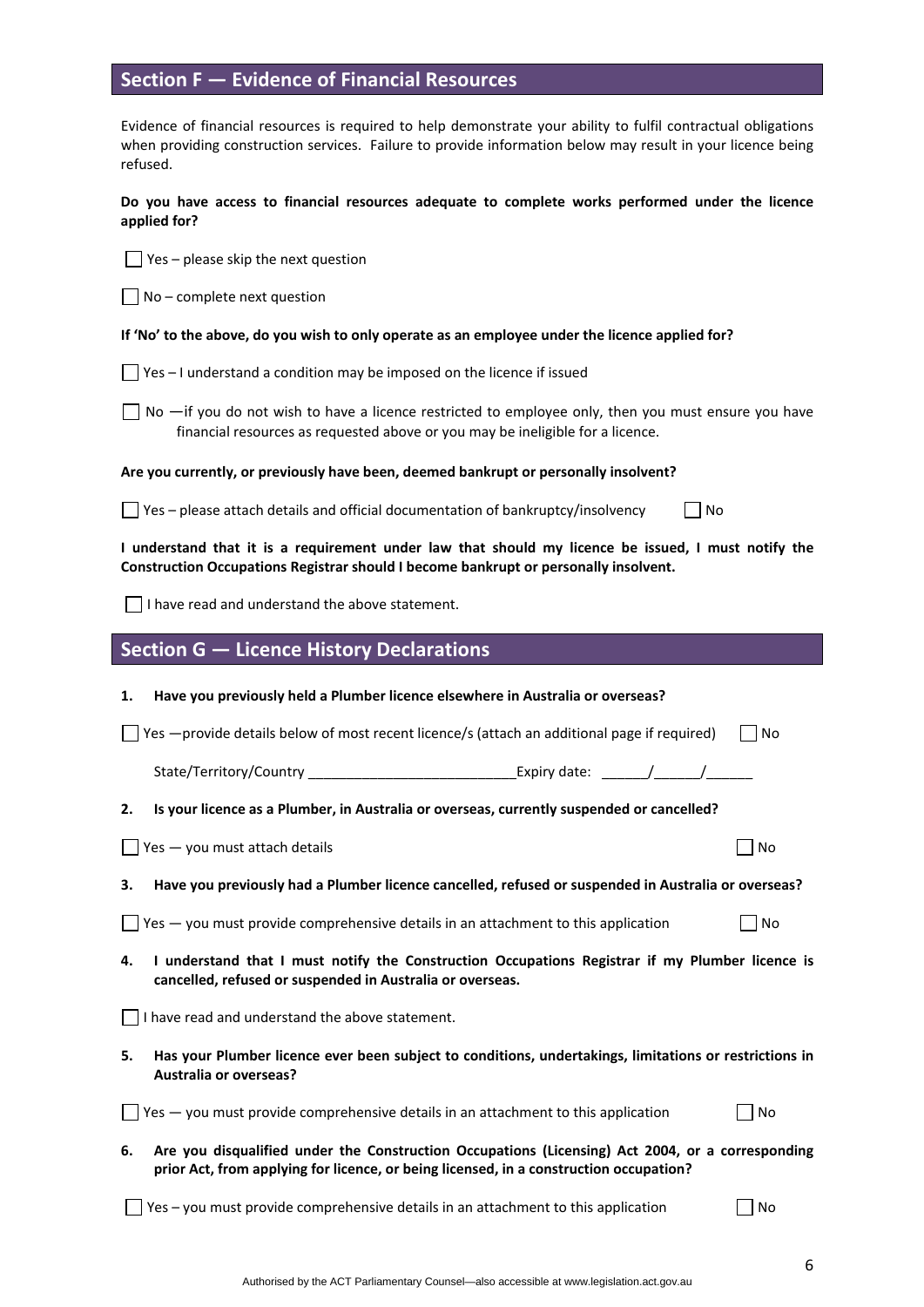| Have you ever been, or are you currently, the subject of complaints, occupational discipline, demerit |
|-------------------------------------------------------------------------------------------------------|
| activity or rectification orders whilst licensed under the Construction Occupations (Licensing) Act   |
| 2004, a corresponding prior Act, or the law of another iurisdiction in Australia or overseas, where   |
| those proceedings were not finalised?                                                                 |

| $\Box$ Yes – you must provide comprehensive details in an attachment to this application | $\Box$ No |  |  |  |
|------------------------------------------------------------------------------------------|-----------|--|--|--|
|------------------------------------------------------------------------------------------|-----------|--|--|--|

**8. Have you been convicted or found guilty of a criminal offence\* that involves fraud, dishonesty or violence and is punishable by imprisonment of 1 year or more?** 

 $\Box$  Yes  $-$  you must provide comprehensive details in an attachment to this application  $\Box$  No and a recent criminal history check (issued in the last three months).

\*Please note: Spent convictions under the Spent Convictions Act 2000 do not need to be included in this declaration

9. I understand that it is a requirement under law that should my licence be issued I must notify the **Construction Occupations Registrar if I am convicted of such an offence in the future.** 

 $\Box$  I have read and understand the above statement.

10. I understand that it is a requirement under law that should my licence be issued I must not perform **any licensable plumbing service that is outside the scope of what the licence authorises.** 

 $\Box$  I have read and understand the above statement.

11. I understand that it is a requirement under law that should my licence be issued I must give evidence **to clients of the insurance I hold as a licensed individual in relation to any relevant licensable construction service I intend to undertake prior to providing the services.**

I have read and understand the above statement.

12. I understand that it is a requirement under law that should my licence be issued I must only advertise **licensable construction services with my full name (as it appears on the licence) and my individual licence number.\*** 

 $\Box$  I have read and understand the above statement.

\*Please note: It is an offence to advertise licensable construction services as an individual without including the above.

13. I understand that it is a requirement under law that should I be granted a licence, all licensable **plumbing services I may perform under my Plumbers licence must comply with all relevant legislation, codes and standards.** 

 $\Box$  I have read and understand the above statement.

Please note: Plumbing work may be audited by the Construction Occupations Registrar in the ACT for compliance against the relevant laws. Individual licence holders identified performing non-compliant services may be subject to occupational discipline or other licensing *action.*

\_\_\_\_\_\_\_\_\_\_\_\_\_\_\_\_\_\_\_\_\_\_\_\_\_\_\_\_\_\_\_\_\_\_\_\_\_\_\_\_\_\_\_\_\_\_\_\_\_\_\_\_\_\_\_\_\_\_\_\_\_\_\_\_\_\_\_\_\_\_\_\_\_\_\_\_\_\_\_\_\_\_\_\_\_\_\_\_,

## **Section H — Consent and Application Declaration**

I,

*Insert name, address and occupation of person making the declaration*

make the following declaration**:**

- **1. I declare:**
- a) that I make this application to the Construction Occupations Registrar for a construction occupations licence and that all statements, and the documents/information provided in support of the application, are accurate, true and correct.